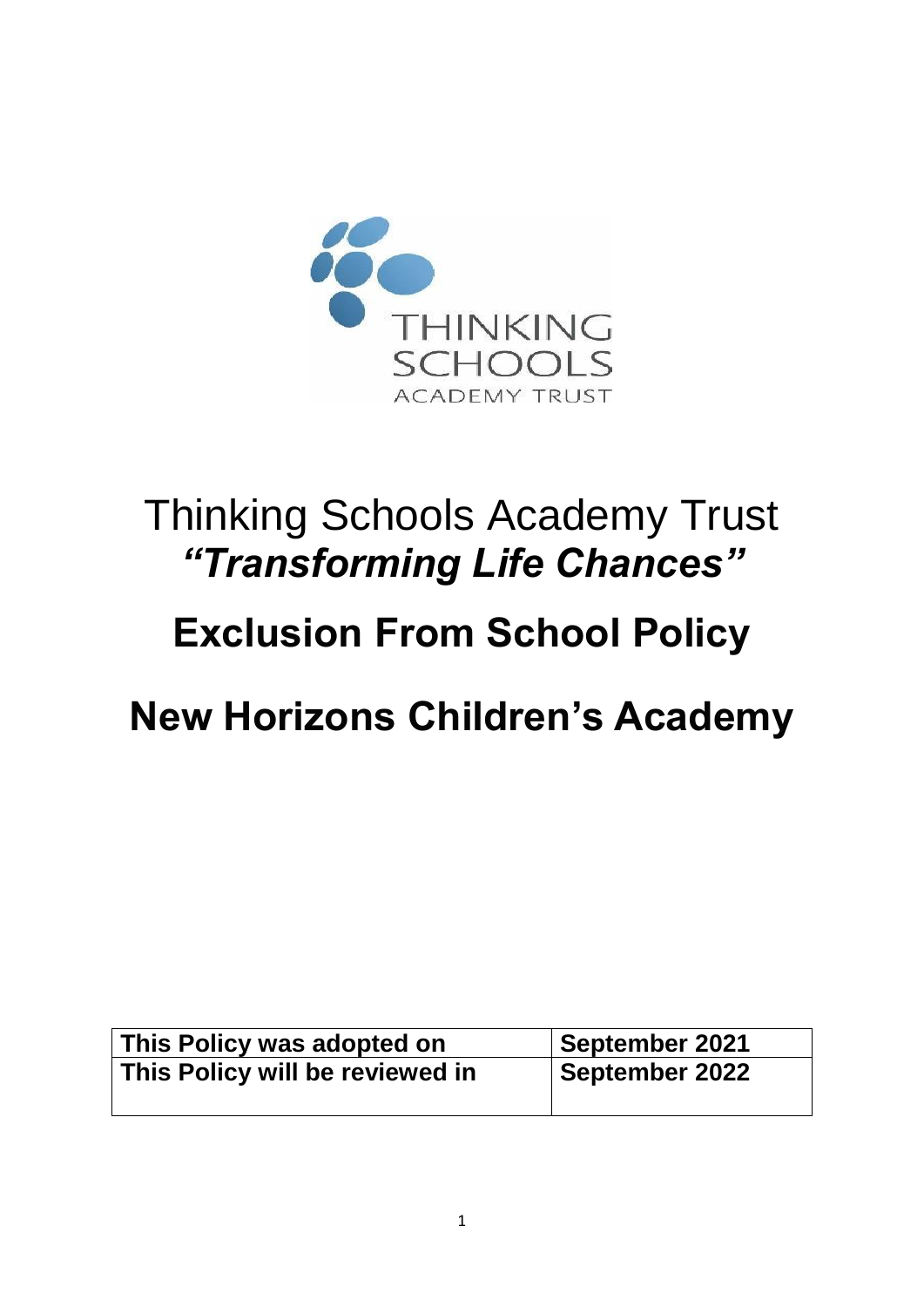# **Contents**

| 2.   |  |
|------|--|
| 3.   |  |
| 3.1. |  |
| 3.2. |  |
| 3.3. |  |
| 3.4. |  |
| 3.5. |  |
| 3.6. |  |
| 3.7. |  |
| 3.8. |  |
| 4.   |  |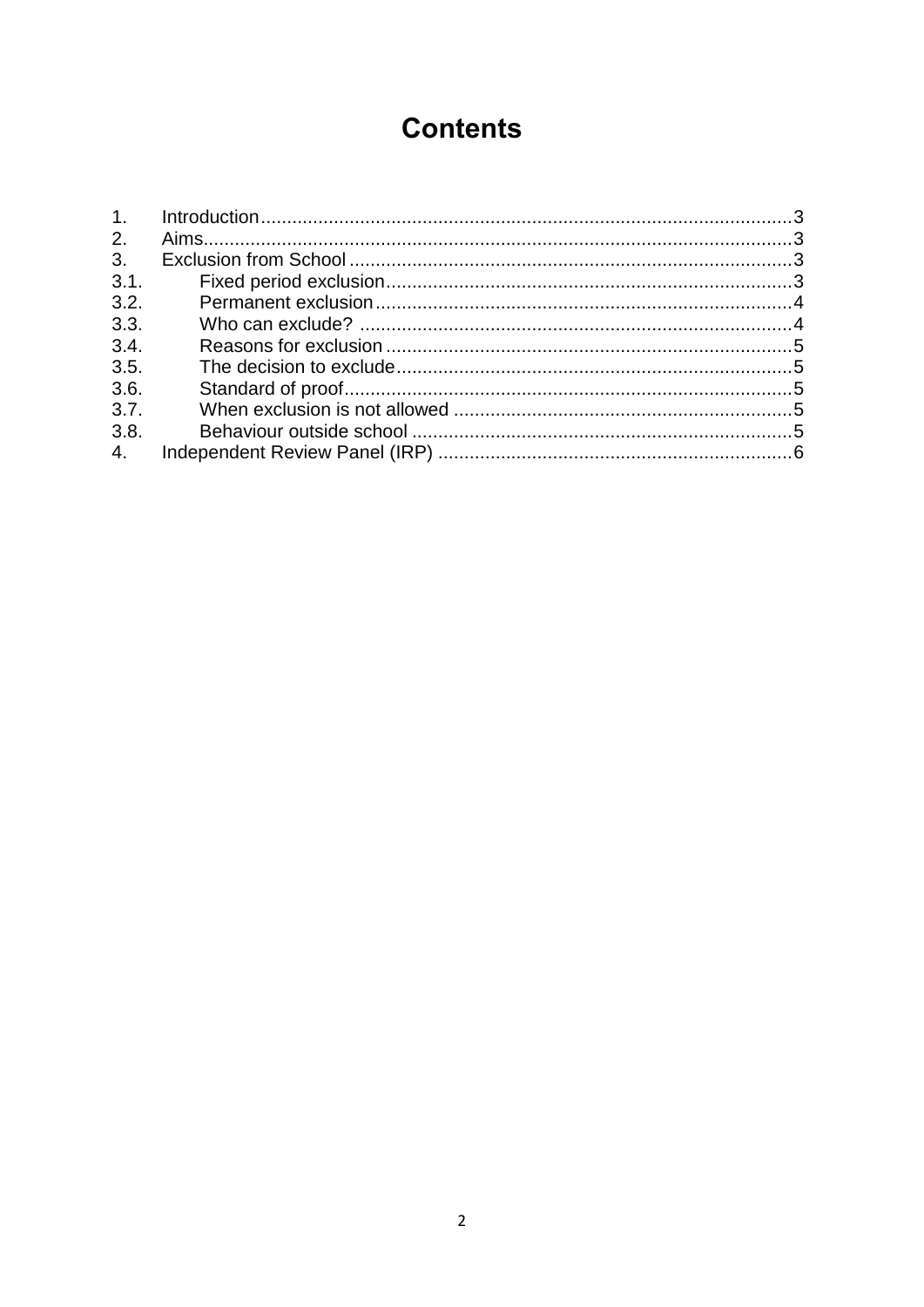# <span id="page-2-0"></span>**1. Introduction**

The Thinking Schools Academy Trust endeavours to ensure that exclusion procedures at TSAT academies conform with statutory guidance set forth by the Department for Education (DFE) in 2012 and updated in September 2017. Other relevant legislation and guidance:

- Fducation Act 2002
- School Discipline (Pupil Exclusions and Reviews) (England) Regulations 2012
- Education and Inspections Act 2006
- Education Act 1996; and
- Education (Provision of Full time Education for Excluded Pupils) ( England) Regulations 2007, as amended by the Education (Provision of Full time Education for Excluded Pupils) (Amendment) Regulations 2014
- Exclusion form Maintained Schools, Academies and Pupil Referral Units in England-Statutory guidance for those with Legal responsibilities in relation to Exclusion (September 2017)
- SEND code of practice: 0-25 years (updated 1 May 2015)
- Equality Act 2010

# <span id="page-2-1"></span>**2. Aims**

All parties involved in exclusions, including Headteachers, parents/carers, governing bodies and independent review panels, must have regard to the statutory guidance. At 62 pages long however, the guidance can be inaccessible and overwhelming to many. This policy aims to set forth rights and responsibilities around exclusion with clarity and brevity to ensure that all exclusion proceedings at The Thinking Schools Academy Trust are conducted in a fair and just manner, with appropriate notice to all, full participation of relevant parties and within the statutorily designated timelines.

# <span id="page-2-2"></span>**3. Exclusion from school**

Exclusion from school means that the child is not allowed into school for disciplinary reasons.

#### **There are two types of exclusion:**

- Fixed period exclusion, which can range from half a day to a maximum of 45 school days in a school year (a child can also be excluded for lunchtimes)
- Permanent

## <span id="page-2-3"></span>**3.1. Fixed period exclusion**

This means that a child is not allowed in school for a specified number of days because they have breached the school's behaviour policy.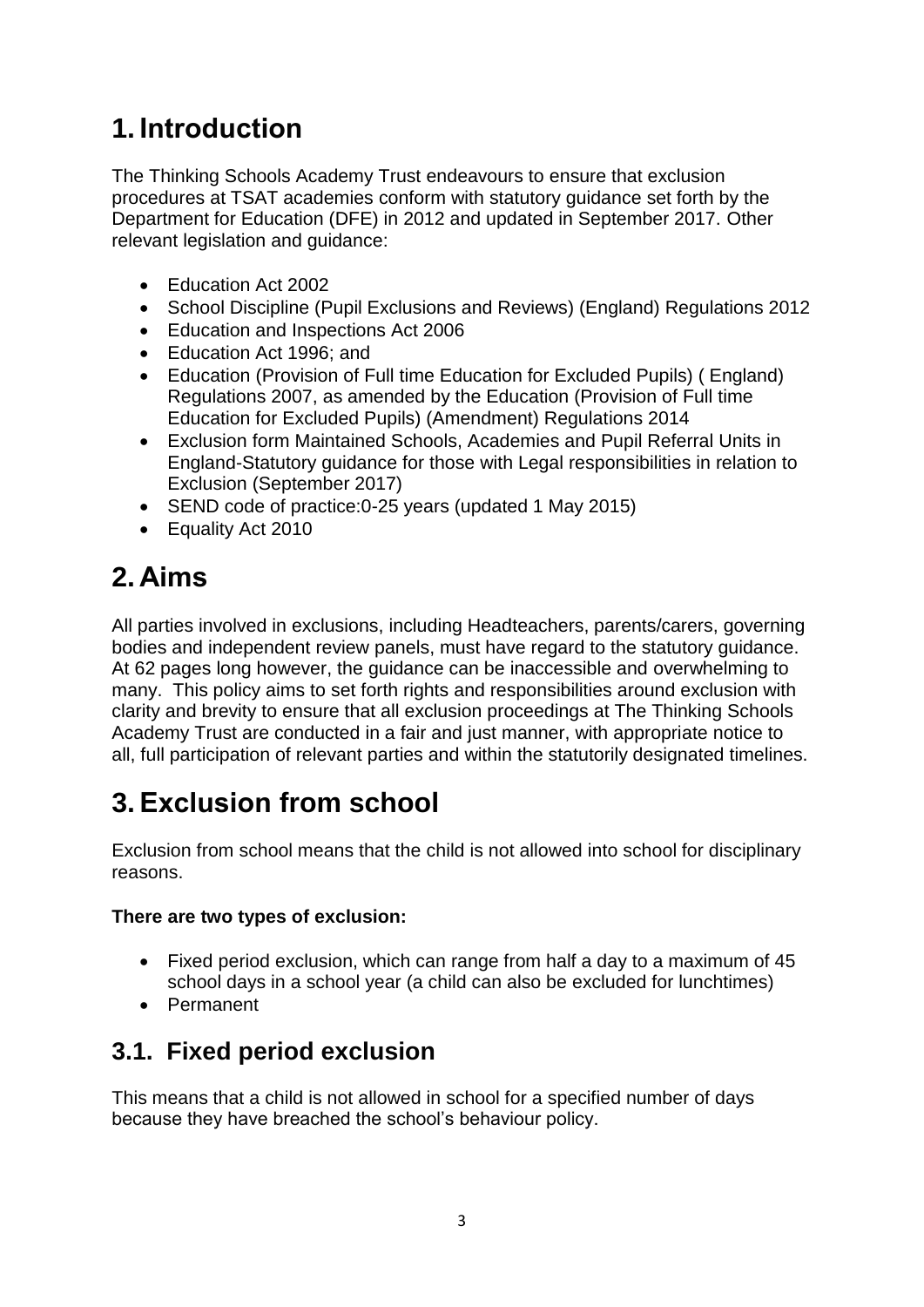Children who misbehave at lunchtime may be excluded for lunchtime only. Each lunchtime exclusion counts as half a day.

The child is not allowed on the school site for a definite period; however this does not have to be a continuous period. This might apply if a child attends college or other off-site provision for part of the week.

An individual child may not be given more than 45 days fixed term exclusions in any one academic school year.

When a child has a fixed term exclusion, the school must set and mark work for the first five days of the exclusion and from the sixth day must provide a full-time education provision.

#### **Exclusion of 5 or fewer school days**

The Governing body must consider any representation made by parents, but it cannot direct reinstatement and is not required to arrange a meeting with parents.

#### **Exclusion for 6 to 15 days**

If any exclusion is for more than five school days, parents/carers can request a meeting of the school to review the exclusion. The Governors must agree to this request and must meet within 50 school days to consider whether the excluded pupil should be reinstated.

#### **Exclusion for more than 15 school days**

For fixed term exclusions that singly or cumulatively total more than 15 days in one term, and for permanent exclusions, the panel must hold a formal hearing within 15 school days, whether or not the parent(s) make representations. The panel will consider whether to reinstate the pupil or not.

Members of the panel should be impartial, unprejudiced, have taken no previous part in the specific case and have no personal or school interest in it's result.

### <span id="page-3-0"></span>**3.2. Permanent exclusion**

A pupil is permanently excluded for a serious breach or persistent breaches of the school's behaviour policy and if their being in school would harm the education or welfare of themselves or others. Permanent exclusion should only be used as a last resort and it means that the pupil would no longer be allowed to attend the school.

When a pupil is permanently excluded, the school must provide work for the first five days of the exclusion and the LA is responsible for the education from the sixth school day.

### <span id="page-3-1"></span>**3.3. Who can exclude?**

Only the Headteacher/Principal has the power to exclude a pupil, or in their absence the acting Headteacher/Principal.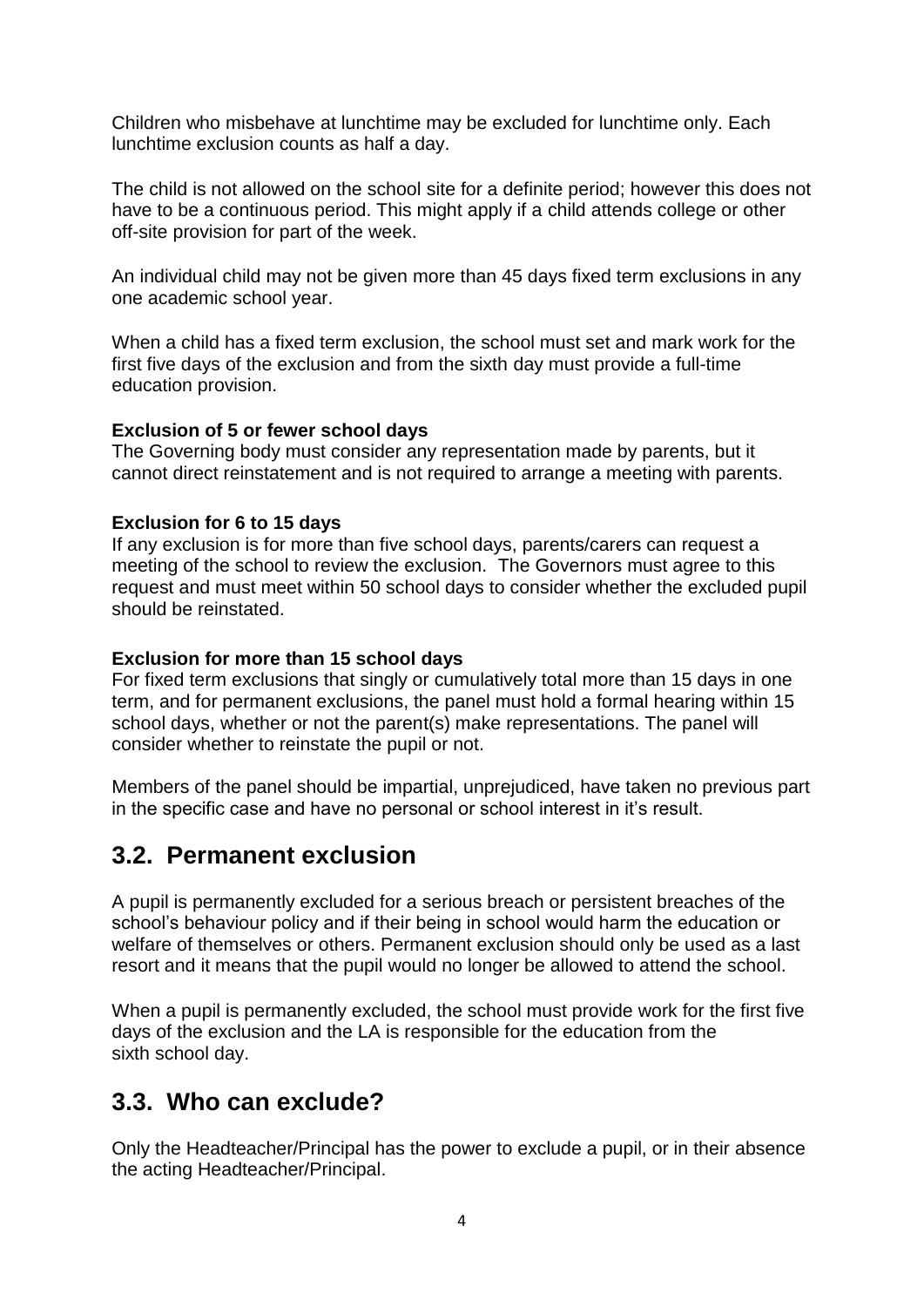### <span id="page-4-0"></span>**3.4. Reasons for exclusion**

- All exclusions must be for disciplinary reasons only
- All exclusions must be lawful, reasonable and fair
- Permanent exclusion should only be used as a last resort

### <span id="page-4-1"></span>**3.5. The decision to exclude**

When a pupil is excluded from school, parents/carers must be notified immediately, ideally by telephone followed up by a letter. With written consent from parents, this can be sent via email.

The school must explain

- The reason(s) for the exclusion
- If it is a fixed term exclusion the length of time the exclusion is for
- The parents/carers right to make representation to the Governors
- The arrangements made for setting and marking work during the exclusion and for full-time provision if the exclusion is for more than five school days

Under the Equality Act 2010, academies must not discriminate against, harass or victimise pupils because of their; gender, race, disability, social background, religion or belief, or sexual orientation; because of pregnancy/maternity; or because of gender reassignment. For children with a disability, this includes a duty to make reasonable adjustments to policies and practice. Statutory duties in relation to Special Educational Needs must be adhered to when administering the exclusion process. This includes having regard to SEND code of practice (2015)

## <span id="page-4-2"></span>**3.6. Standard of proof**

The Headteacher's decision to exclude must be taken on the "balance of probabilities". This means that it is more likely than not that the pupil did what they are accused of. This is not the same as the "beyond reasonable doubt" standard required in a criminal case.

## <span id="page-4-3"></span>**3.7. When exclusion is not allowed**

It is unlawful to exclude or to lengthen an exclusion for a non-disciplinary reason, for example, if a child has special educational needs and the school says it cannot meet those needs. 'Informal' or 'unofficial' exclusions such as sending a pupil home to 'cool off' are unlawful, regardless of whether they occur with the agreement of parents or carers.

### <span id="page-4-4"></span>**3.8. Behaviour outside school**

Pupils can be excluded for behaviour outside school and will be in line with the school's behaviour policy. This will include behaviour on school trips, when in